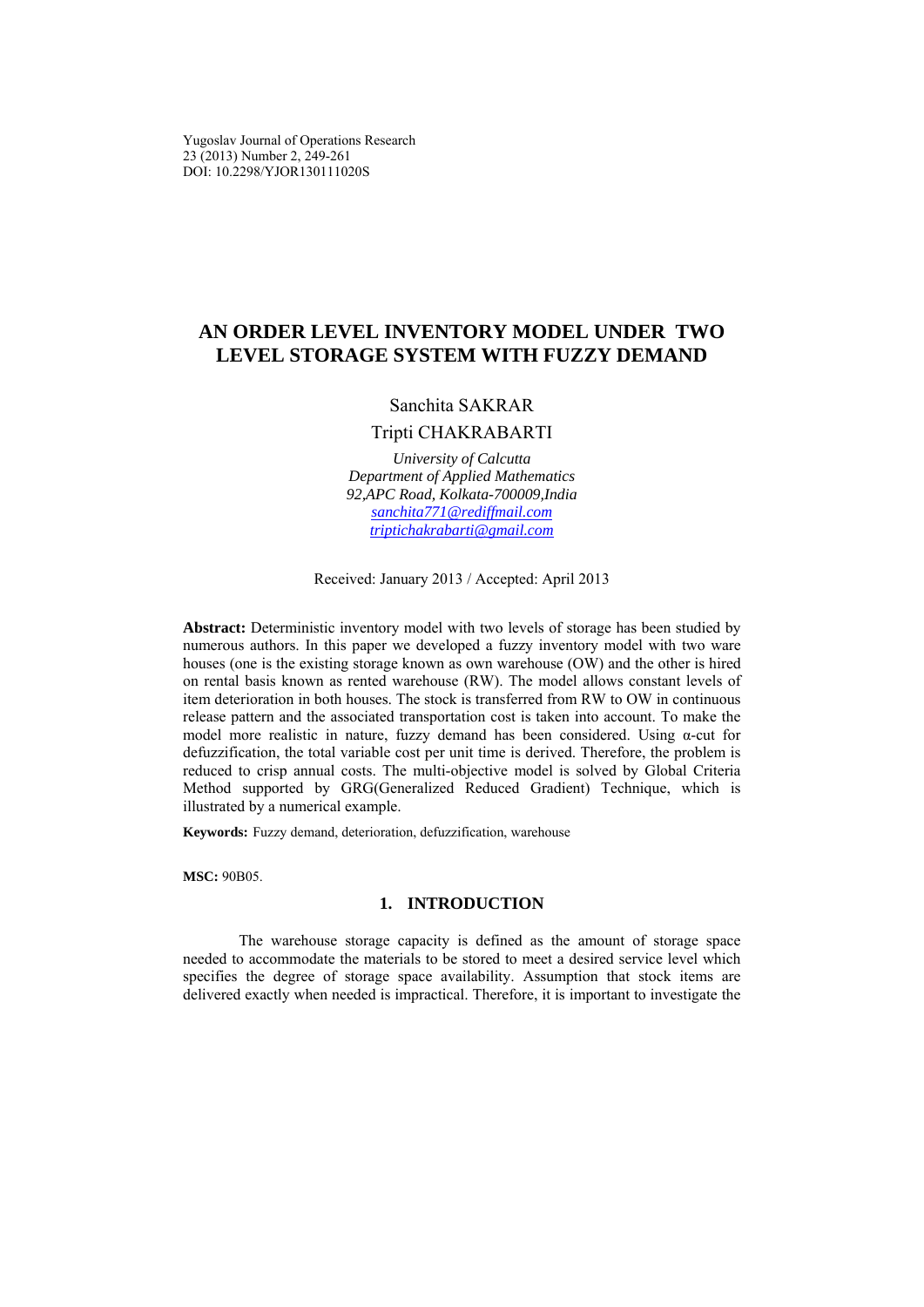influence of warehouse capacity in various inventory policy problems. In recent years, various researchers have discussed the problem of two warehouse inventory system. This kind of system was first discussed by Hartley [10]. Sarma[17] has developed an EOQ inventory model with two separate storage facilities , viz., the own warehouse  $(OW)$  and a rented warehouse(RW).

Nowadays, in important market places like super markets, municipality markets etc., it is almost impossible to have a big showroom / shop due to the scarcity of space and very high rents. Normally, moderate and large business houses operate through two warehouses-one smaller in size is in the heart of the market place and the other one, with large capacity is slightly little away from the market place. During the last two decades, two warehouse inventory models have been developed and resolved by many researchers. In general, when a supplier provides price discounts for bulk purchases, or when the item under consideration is a seasonal product like the output of harvest, the manager may purchase more goods than can be stored in his own warehouse (OW). Therefore, these excess quantities are stored in a rented warehouse (RW). Further, the inventory costs (including holding cost and deterioration cost) in RW are usually higher than those in OW due to additional cost of maintenance, material handling etc. RW generally provides better preserving facilities than the OW resulting in a lower deterioration rate of the goods. To reduce the inventory costs, it is economical to consume the RW before OW. As a result, the firm stores goods first in OW but clears the stock first in RW. This means that the stock is required to be transported in some optimum fashion from RW to OW so to empty RW first. Sarma [17] discussed a two storage model for a deterministic inventory situation of non-deteriorating items with infinite replenishment rate and without shortages, and called this procedure of transferring bulk size from RW to OW as a bulk release rule. Sarma [18] has considered further improvement in the working rule. Dave<sup>[5]</sup> reconsidered two separate storage facilities for both finite and infinite production rate with single, as well as the bulk release pattern of the stock without shortages. An extensive survey of literature concerning inventory models for deteriorating items was conducted by Rafaat,Wolfe and Eldin[15]. Goswami and Chowdhuri[6]developed bulk release pattern with linear trend of demand and infinite replenishment rate. Both patterns, ordinary release pattern and bulk release pattern of the stock from RW to OW are considered, where in the former pattern units are released singly. Pakkala and Achary [14] studied a deterministic inventory model for deteriorating items with two warehouses and finite replenishment rate. Banerjee and Agrawal [3] proposed a two-warehouse inventory model for items with three-parameter Weibull distribution deterioration, shortages and linear trend in demand. Chung et al. [4] developed a two-warehouse inventory model with imperfect quality production processes source. Gayen and Pal [8] provided a two-warehouse inventory model for deteriorating items with stock dependent demand rate and holding cost.

Rong, et al. [16] presented a two warehouse inventory model for a deteriorating item with partially/fully backlogged shortage and fuzzy lead time. Recently, researches related to this area are Niu and Xie [13], Kofjac et al. [11], Lee and Hsu [12], Yang [19], Zhou [20]. Since there are two separate storage facilities OW and RW, where OW has a limited storage capacity, it will be uneconomical to receive the total delivery at OW first and then to transfer the excess quantity to RW. The supplier then must be requested to deliver the ordered amount in two separate, appropriate consignments directly to OW and RW respectively.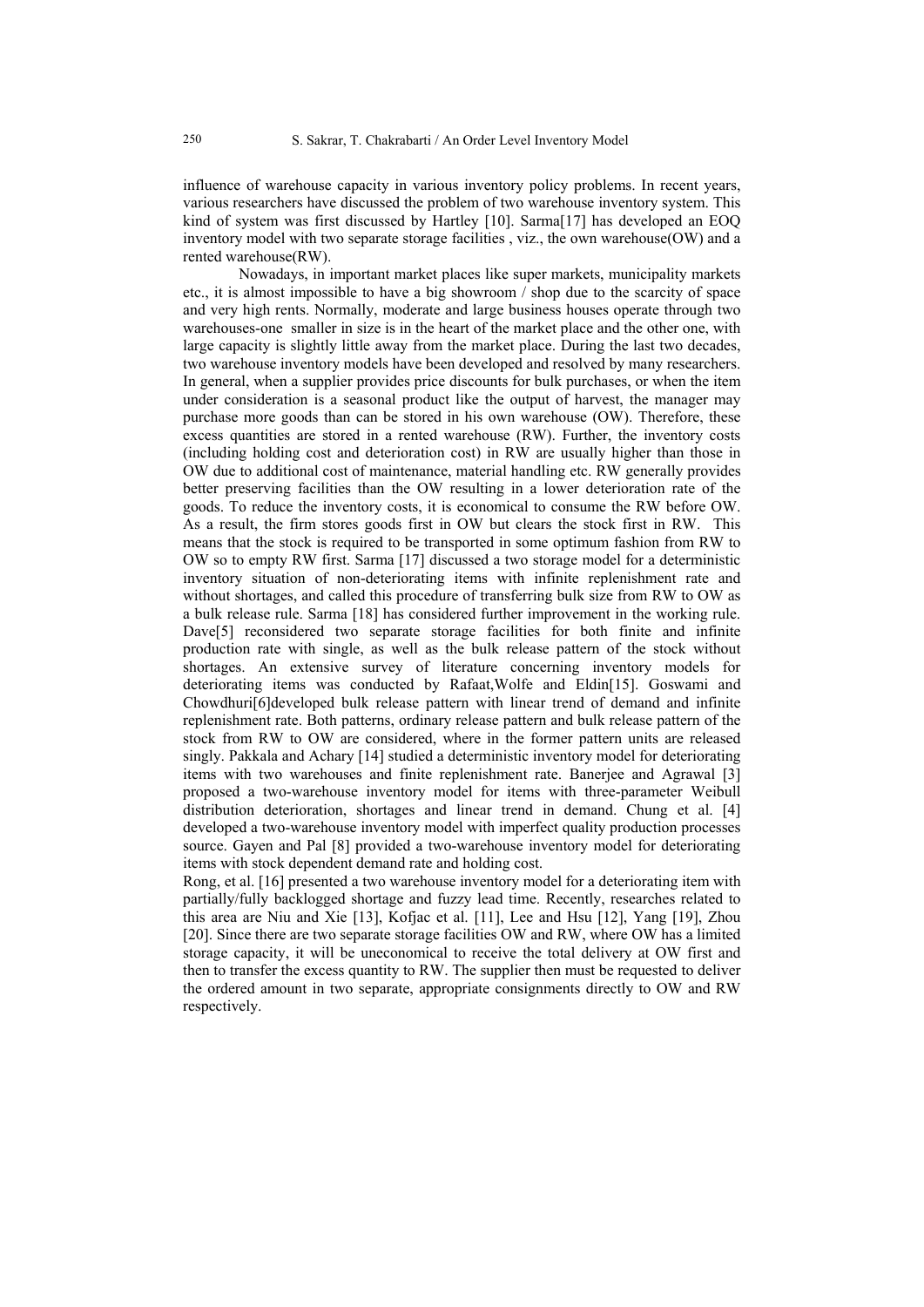In the present paper, the cost of transporting a unit is assumed to be significant and the effect of releasing the stocks of RW in n shipments with a bulk size of K units per shipment instead of withdrawing an arbitrary quantity, is considered. Here, K is to be decided optimally and we call this as K-release rule. The problem is to decide the optimal values of Q and K which minimize the sum of ordering, holding and transport costs of the system. Here we have tried to develop a two storage inventory model with deteriorating items considering fuzzy demand.

# **2. ASSUMPTIONS AND NOTATIONS**

1Demand R(t) is time dependent: R  $(t) = \tilde{a}e^{bt}$   $a > 0, 1 > b > 0$ 

- 2. Lead time is zero.
- 3. Time horizon is T , which is to be determined.
- 4. The rate of deterioration is  $\beta$ (<1) and is constant.
- 5. Rs  $C_4$  is the known cost of deteriorated unit.
- 6. Rs  $C_3$  is the cost of deteriorated unit.
- Rs  $C_2$  is the shortage cost.
- 7. Rs.  $C_1$  is the holding cost per unit per unit time in OW Rs F is the holding cost per unit per unit time in RW where  $F>C_1$ .
- 8. The transportation cost of K units at a time is Rs Ct , which is constant.
- 9. There is no spoilage and wastage during the transportation.
- 10. Shortages are allowed and backlogged.

## **3. MODEL FORMULATION AND ANALYSIS**



We start with Q units of items where the capacity of OW is W units (Q>W). The remaining part Z=(Q-W) is kept in RW. Initially, the demand is met from OW until the stock level in OW reaches the level of (W-K). Then K units are transferred from RW to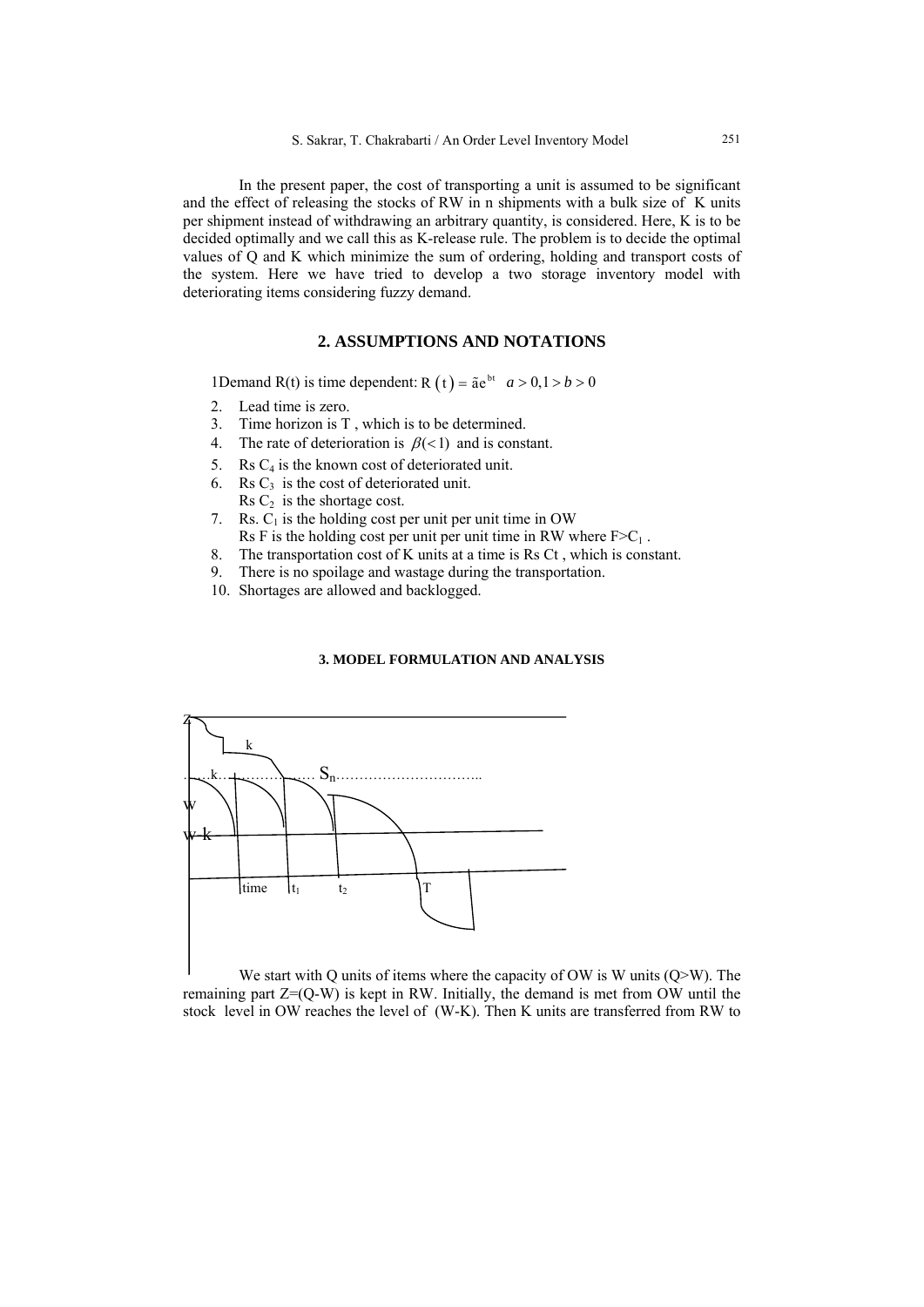OW to reach the stock level W in OW . We repeat this process till the stock level in RW is exhausted. The stock in OW is exhausted partly to meet up the demand and partly for deterioration. Let the time taken to consume first K units in OW be  $t_k$ . Own Ware House (OW)

The differential equation for inventory during [0,T] in Own Warehouse (OW)

$$
\frac{dI}{dt} + \beta I(t) = -\tilde{a}e^{bt} \quad (i-1)t_k \le t \le it_k, i = 1, 2, ..., (n-1)
$$
 (1)

With the boundary conditions  $I(0) = I(it_k) = W$ 

$$
\frac{dI}{dt} + \beta I(t) = -\tilde{a}e^{bt} \quad t_1 \le t \le t_2
$$
 (2)

And

$$
I(t1) = W' = W - K + Sn
$$
  
\n
$$
\frac{dI}{dt} = -\tilde{a}e^{bt}, t2 \le t \le T
$$
\n(3)

Using  $\alpha$  - cut to equation (1), we get

$$
\frac{dI_1^+}{dt} + \beta I_1^+(t) = -a^- e^{bt} \quad (i-1)t_k \le t \le it_k, \ i = 1, 2, ..., (n-1)
$$
\n
$$
\frac{dI_1^-}{dt} + \beta I_1^-(t) = -a^+ e^{bt} \quad (i-1)t_k \le t \le it_k, \ i = 1, 2, ..., (n-1)
$$
\n
$$
\frac{dI_1^+}{dt} + \beta I_1^+(t) = -\left\{a_1 + \alpha(a_2 - a_1)\right\} e^{bt} \quad (i-1)t_k \le t \le it_k, \ i = 1, 2, ..., (n-1) \tag{4}
$$

$$
\frac{d^{2}L}{dt} + \beta I_{1}^{+}(t) = -\left\{a_{1} + \alpha(a_{2} - a_{1})\right\} e^{bt} \quad (i-1)t_{k} \le t \le it_{k}, \ i = 1, 2, ..., (n-1)
$$
 (4)

$$
\frac{dI_1^*}{dt} + \beta I_1^*(t) = -\left\{a_3 + \alpha(a_3 - a_2)\right\} e^{bt} \quad (i-1)t_k \le t \le it_k, \ i = 1, 2, \dots, (n-1) \tag{5}
$$
  
Where  $I(0) = I(it_k) = W$ 

Solving equation (4) and (5), we get

$$
I_1^+(t) = W - \left\{ a_1 + \alpha (a_2 - a_1) \right\} t - W \beta t \tag{6}
$$

$$
I_1^-(t) = W - \left\{ a_3 + \alpha (a_3 - a_2) \right\} t - W \beta t \tag{7}
$$

Taking  $p^+ = W\beta + a^+$  and  $p^- = W\beta + a^-$  equations (6) and (7) reduces to

$$
I_1^+(t) = W - p^t \qquad 0 \le t \le t_k \tag{6}
$$

$$
I_1^-(t) = W - p^+t \qquad 0 \le t \le t_k \tag{7}
$$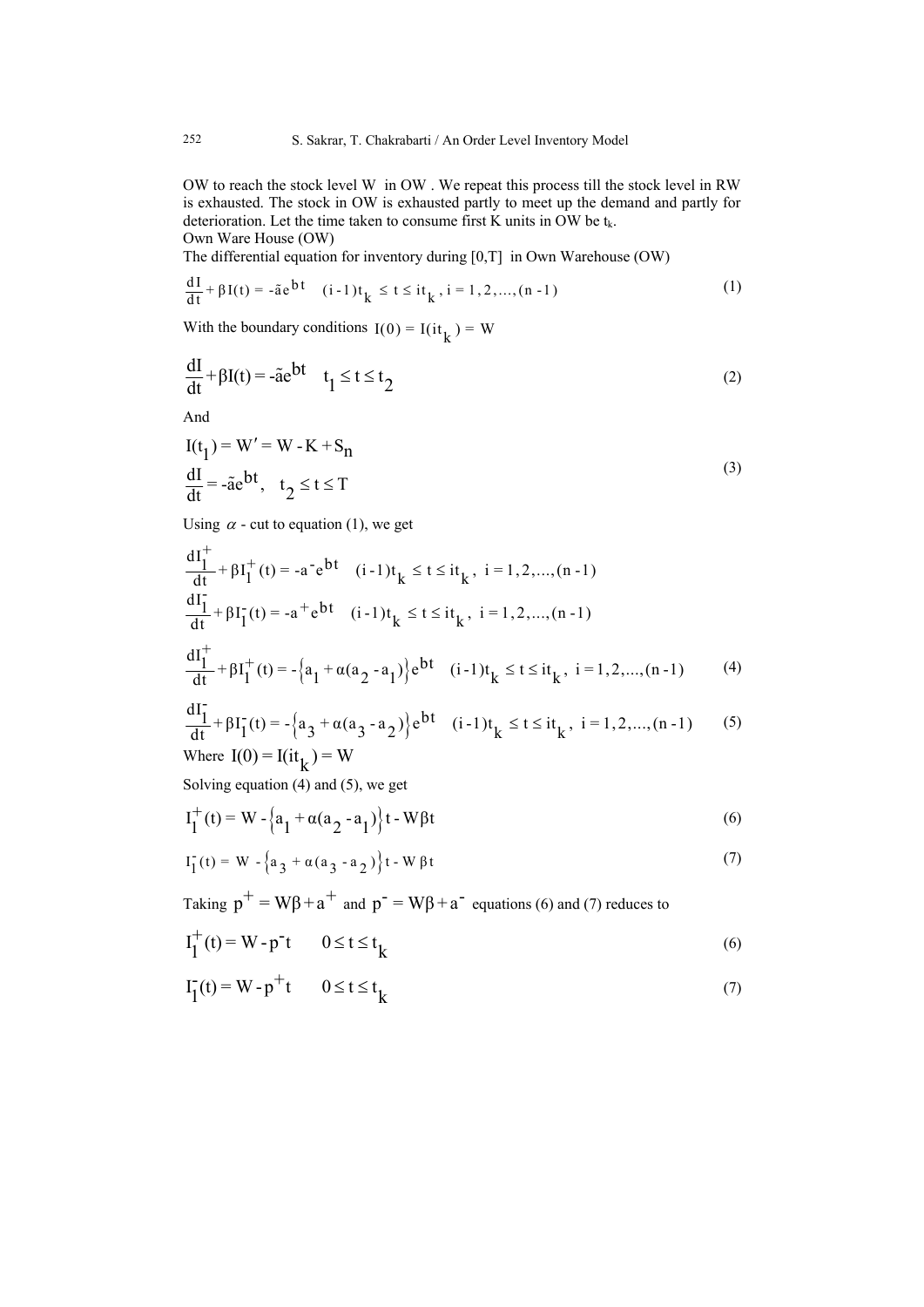At  $t = t_k$ , inventory level in OW becomes W-K

Using (4) and (5) we get,  $t_k = K / p^{\text{-}}$  and  $t_k = K / p^{\text{+}}$ 

At time  $t = t_k$ , *K* units are transferred from RW to OW and the stock level of RW to  $Z - K - \beta Zt_k$ . In this model W,  $\beta$  are constant. Therefore, t<sub>k</sub> depends on K only. The stock level of OW attains the level of W after receiving K units from RW , it takes again  $t_k$  unit of time to reach the level of (W-K). Repeating this process (n-1) times let the stock level of RW to become  $S_n$  which is transferred to OW at  $t_1 = nt_k = nK / p$ with the transportation cost of  $C_t'$  per unit and the stock level of *OW* becomes *W* −  $K$  +  $S_n$  and ultimately reaches the level of zero at  $t = t_2$ . Then shortages occur. The new cycle begins at  $t = T$ . We optimize *K* in such a way that  $W - K + S_n \leq W$ , since the capacity of *OW* is *W* i.e.  $S_n \leq K$ .

Using  $\alpha$  - cut in equation (2) we get,

$$
\frac{dI_2^+(t)}{dt} + \beta I_2^+(t) = -a^- e^{bt} \qquad t_1 \le t \le t_2
$$
  

$$
\frac{dI_2^-(t)}{dt} + \beta I_2^-(t) = -a^+ e^{bt} \qquad t_1 \le t \le t_2
$$
  

$$
\frac{dI_2^+(t)}{dt} + \beta I_2^+(t) = -\left\{a_1 + \alpha(a_2 - a_1)\right\} e^{bt} \qquad t_1 \le t \le t_2
$$
 (8)

$$
\frac{dI_2^-(t)}{dt} + \beta I_2^-(t) = -\left\{a_3 + \alpha(a_3 - a_2)\right\} e^{bt} \quad t_1 \le t \le t_2
$$
\n
$$
I(t_1) = W - K + S_n
$$
\n(9)

Solving equation (8) and (9), we get

$$
I_{2}^{+}(t) = -\left\{a_{1} + \alpha(a_{2} - a_{1})\right\}\frac{e^{bt}}{(b + \beta)} + (1 - \beta t)
$$
  
\n
$$
\left[(W - K + S_{n}) + \frac{\left\{a_{1} + \alpha(a_{2} - a_{1})\right\}}{(b + \beta)} + \left[\left\{a_{1} + \alpha(a_{2} - a_{1})\right\} - \beta(W - K + S_{n})\right]t_{1}\right]
$$
\n(10)

$$
I_{2}^{2}(t) = -\left\{a_{3} + \alpha(a_{3} - a_{2})\right\} \frac{e^{bt}}{(b + \beta)} + (1 - \beta t)
$$
\n
$$
\left[ (W - K + S_{n}) + \frac{\left\{a_{3} + \alpha(a_{3} - a_{2})\right\}}{(b + \beta)} + \left[ \left\{a_{3} + \alpha(a_{3} - a_{2})\right\} - \beta(W - K + S_{n})\right] t_{1} \right] \tag{11}
$$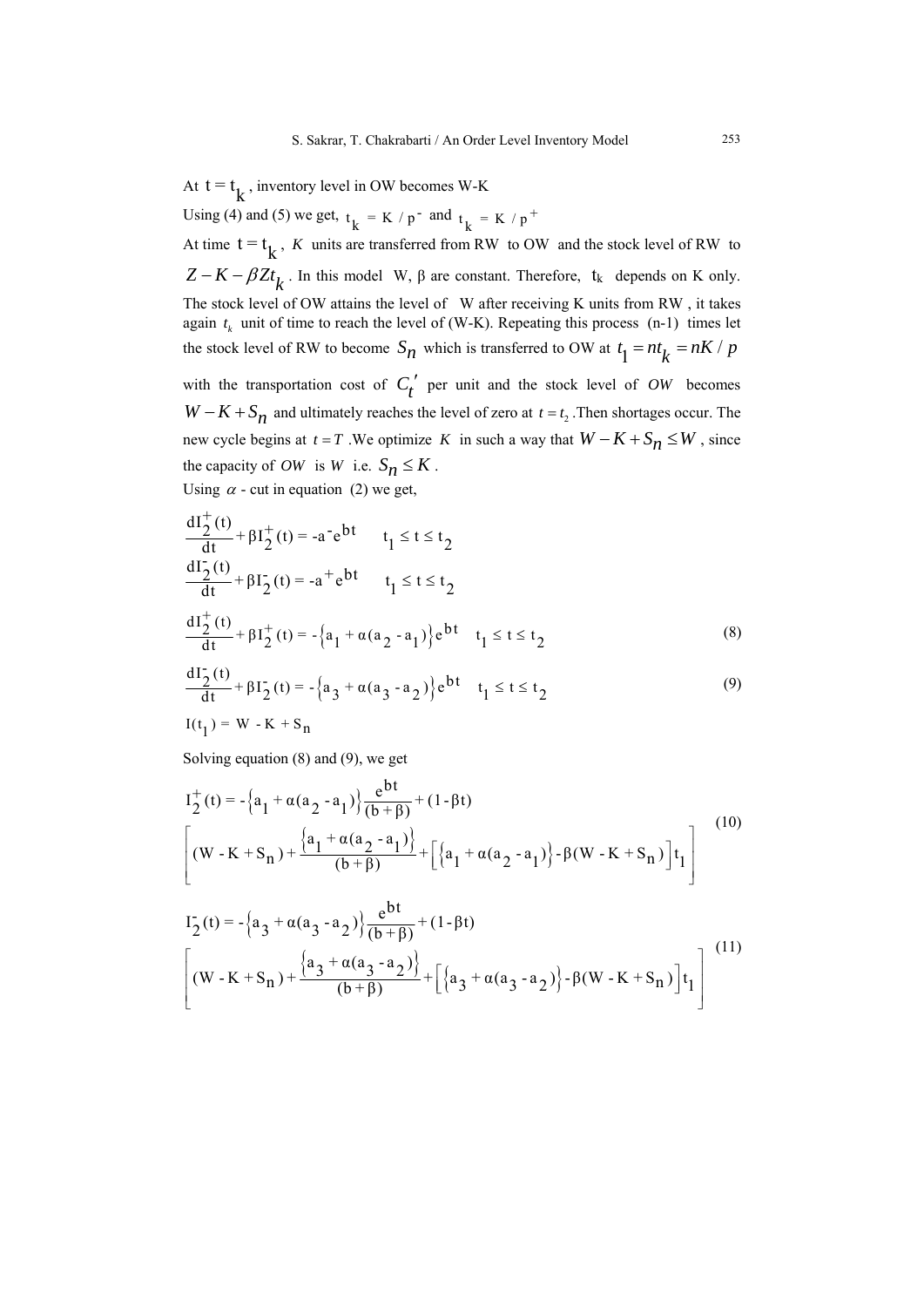Applying  $\alpha$  - cut to equation (3) we get

$$
\frac{dI_3^+}{dt} = -\left\{a_1 + \alpha(a_2 - a_1)\right\} e^{bt}
$$
\n(12)

$$
\frac{dI_3^-}{dt} = -\left\{a_3 + \alpha(a_3 - a_1)\right\} e^{bt}
$$
 (13)

Solving Equations (12) and (13), we get

$$
I_3^+(t) = \frac{\left\{a_1 + \alpha(a_2 - a_1)\right\}}{b} (e^{bt_2} - e^{bt})
$$
\n(14)

$$
I_3^-(t) = \frac{\left\{\frac{a_3 + \alpha(a_3 - a_1)}{b}\right\}}{b} (e^{bt_2} - e^{bt})
$$
\n(15)

Upper  $\alpha$  - cut of total inventory in own warehouse

$$
(P_3^+) = \sum_{i=1}^n \int_{(i-1)}^{it} t_k I_1^+(t) dt + \int_{t_1}^{t_2} I_2^+(t) dt
$$
  
\n
$$
= \int_{0}^{t_1} I_1^+(t) dt + \int_{t_1}^{2t_1} I_1^+(t) dt + \int_{2t_1}^{3t_1} I_1^+(t) dt + ... + \int_{t_1}^{nt_1} I_1^+(t) dt + \int_{1}^{t_2} I_2^+(t) dt
$$
  
\n
$$
= nt_k \left[ W - \left\{ a_1 + \alpha (a_2 - a_1) \right\} \frac{1}{2} nt_k - \frac{Wn \beta t_k}{2} \right] - \frac{\left\{ a_1 + \alpha (a_2 - a_1) \right\} (e^{bt_2} - e^{bt_1})}{(b + \beta)}
$$
  
\n
$$
+ \left[ W' + \frac{a_1 + \alpha (a_2 - a_1)}{(b + \beta)} + \left\{ a_1 + \alpha (a_2 - a_1) \right\} t_1 - \beta W' t_1 \right] (t_2^2 - t_1^2) (1 - \frac{\beta}{2})
$$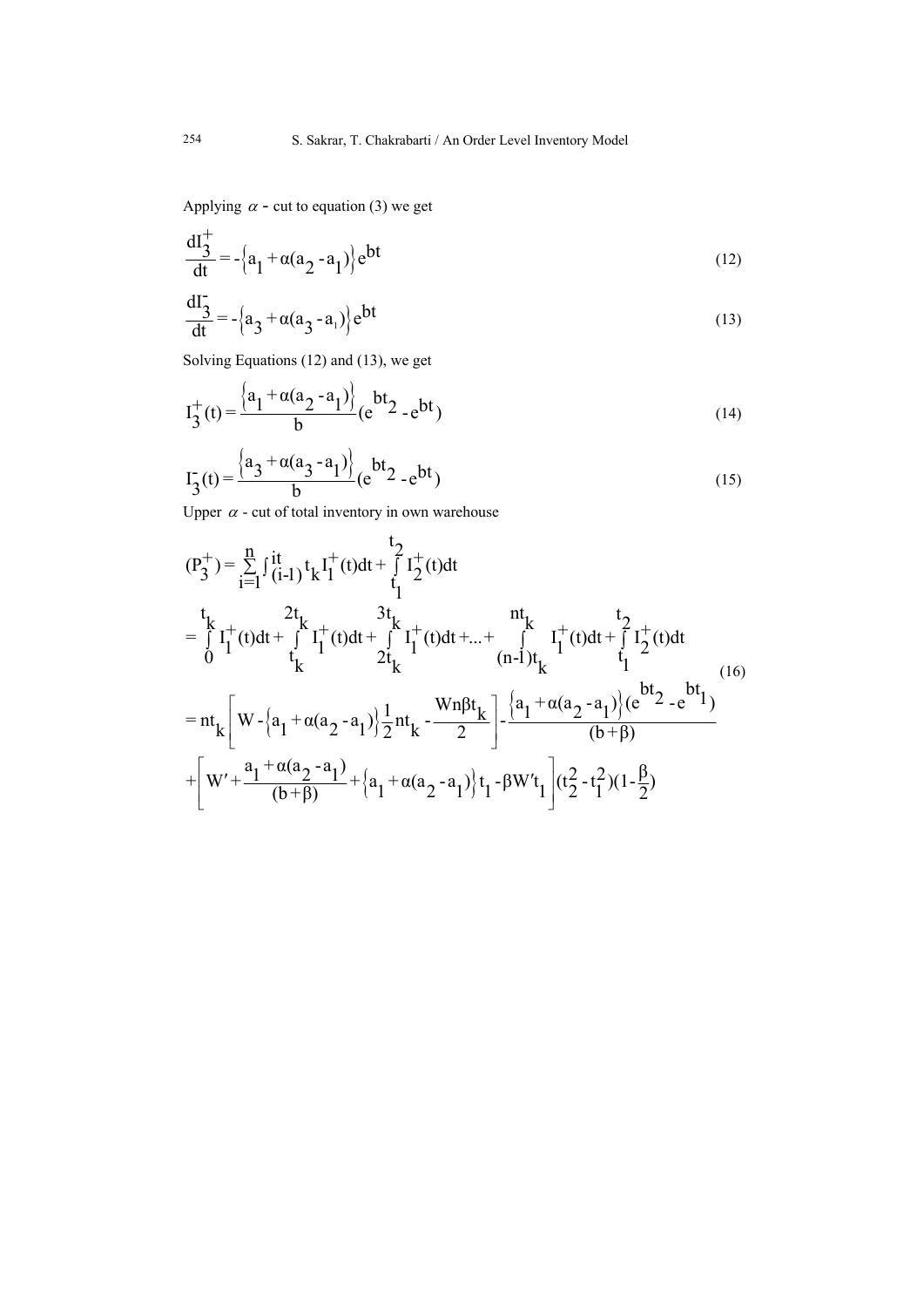Lower  $\alpha$  -cut of total inventory in own warehouse

$$
(P_{3}^{-}) = \sum_{i=1}^{n} \int_{(i-1)}^{it} t_{k} I_{1}^{-}(t) dt + \int_{t_{1}}^{t_{2}} I_{2}^{-}(t) dt
$$
\n
$$
= \int_{0}^{t_{k}} I_{1}^{-}(t) dt + \int_{t_{k}}^{2t_{k}} I_{1}^{-}(t) dt + \int_{2t_{k}}^{3t_{k}} I_{1}^{-}(t) dt + ... + \int_{(n-1)t_{k}}^{n} I_{1}^{-}(t) dt + \int_{t_{1}}^{t_{2}} I_{2}^{-}(t) dt \qquad (17)
$$
\n
$$
= nt_{k} \left[ W - \left\{ a_{3} + \alpha (a_{3} - a_{2}) \right\} \frac{1}{2} n t_{k} - \frac{W_{n} \beta t_{k}}{2} \right] - \left\{ \frac{a_{3} + \alpha (a_{3} - a_{2})}{(b + \beta)} \right\} (e^{bt_{2}} - e^{bt_{1}})
$$
\n
$$
+ \left[ W' + \frac{a_{3} + \alpha (a_{3} - a_{2})}{(b + \beta)} + \left\{ a_{3} + \alpha (a_{3} - a_{2}) \right\} t_{1} - \beta W' t_{1} \right] (t_{2}^{2} - t_{1}^{2}) (1 - \frac{\beta}{2})
$$
\n(10.10)

Total demand of inventory

$$
= \int_{0}^{T} \tilde{a}e^{bt} dt = \int_{0}^{T} f_1(t) f_2(t) f_3(t) dt
$$

Where

$$
f_1(t) = a_1 e^{bt}, f_2(t) = a_2 e^{bt}, f_3(t) = a_3 e^{bt}
$$

Therefore upper  $\alpha$  - cut of total demand

$$
(D^{+}) = \int_{0}^{T} \left[ f_{3}(t) + \alpha (f_{3}(t) - f_{2}(t)) \right] dt
$$
  
= 
$$
\frac{\left\{ a_{3} + \alpha (a_{3} - a_{2}) \right\} (e^{bT} - 1)}{b}
$$
 (18)

Therefore lower  $\alpha$  -cut of total demand

$$
(D^{-}) = \int_{0}^{T} \left[ f_{1}(t) + \alpha (f_{2}(t) - f_{1}(t)) \right] dt
$$
  
= 
$$
\frac{\left\{ a_{1} + \alpha (a_{2} - a_{1}) \right\} (e^{bT} - 1)}{b}
$$
 (19)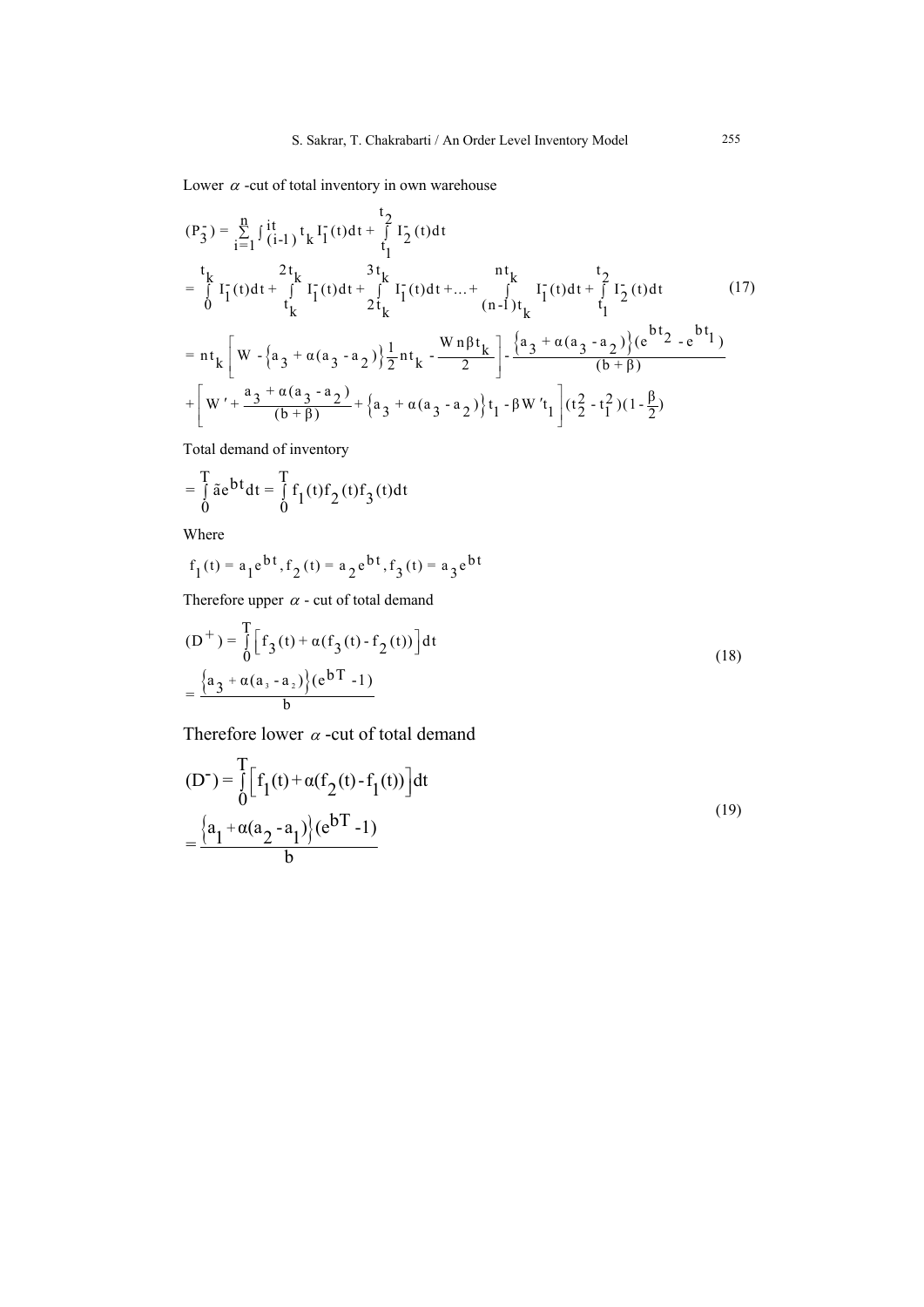Upper  $\alpha$  - cut of deteriorated items

$$
(DC^{+}) = P_{1} - P_{3}^{+} - D^{-}
$$
\n
$$
= Znt_{k} - \frac{Zn(n-1)\beta t_{k}^{2}}{2} + (2-n)\frac{K}{\beta} - Kt_{k} + nt_{k} \left[W - \{a_{1} + \alpha(a_{2} - a_{1})\}\frac{nt_{k}}{2} - \frac{Wn\beta t_{k}}{2}\right]
$$
\n
$$
-\frac{\{a_{1} + \alpha(a_{2} - a_{1})\}e^{bt_{2} - e^{bt_{1}}}}{(b+\beta)} + \left[W' + \frac{\{a_{1} + \alpha(a_{2} - a_{1})\}}{(b+\beta)} + \{a_{1} + \alpha(a_{2} - a_{1})\}t_{1} - \beta W't_{1}\right]
$$
\n
$$
(t_{2}^{2} - t_{1}^{2})(1 - \frac{\beta}{2}) - \frac{\{a_{1} + \alpha(a_{2} - a_{1})\}e^{bT} - 1}{b}
$$
\n(20)

Lower  $\alpha$  - cut of deteriorated items

$$
(DC^{-}) = P_{1} - P_{3}^{-} - D^{+}
$$
\n
$$
= Znt_{k} - \frac{Zn(n-1)\beta t_{k}^{2}}{2} + (2-n)\frac{K}{\beta} - Kt_{k} + nt_{k} \left[W - \{a_{3} + \alpha(a_{3} - a_{2})\} \frac{nt_{k}}{2} - \frac{Wn\beta t_{k}}{2}\right]
$$
\n
$$
- \frac{\{a_{3} + \alpha(a_{3} - a_{2})\} (e^{bt_{2}} - e^{bt_{1}})}{(b+\beta)} + \left[W + \frac{\{a_{3} + \alpha(a_{3} - a_{2})\}}{(b+\beta)} + \{a_{3} + \alpha(a_{3} - a_{2})\} t_{1} - \beta W t_{1}\right]
$$
\n
$$
(t_{2}^{2} - t_{1}^{2})(1 - \frac{\beta}{2}) - \frac{\{a_{3} + \alpha(a_{3} - a_{2})\} (e^{bt_{1}} - 1)}{b}
$$
\n(21)

Total amount of shortages

$$
S = \int_{t_2}^{T} \tilde{I}(t)dt
$$

Upper  $\alpha$  -cut of total shortages

$$
S^{+} = \int_{t_{2}}^{T} I_{3}^{+}(t)dt
$$
  
= 
$$
\frac{\left\{a_{1} + \alpha(a_{2} - a_{1})\right\}e^{bt_{2}}(T - t_{2})}{b} - \frac{\left\{a_{1} + \alpha(a_{2} - a_{1})\right\}(e^{bT} - e^{bt_{2}})}{b^{2}}
$$
(22)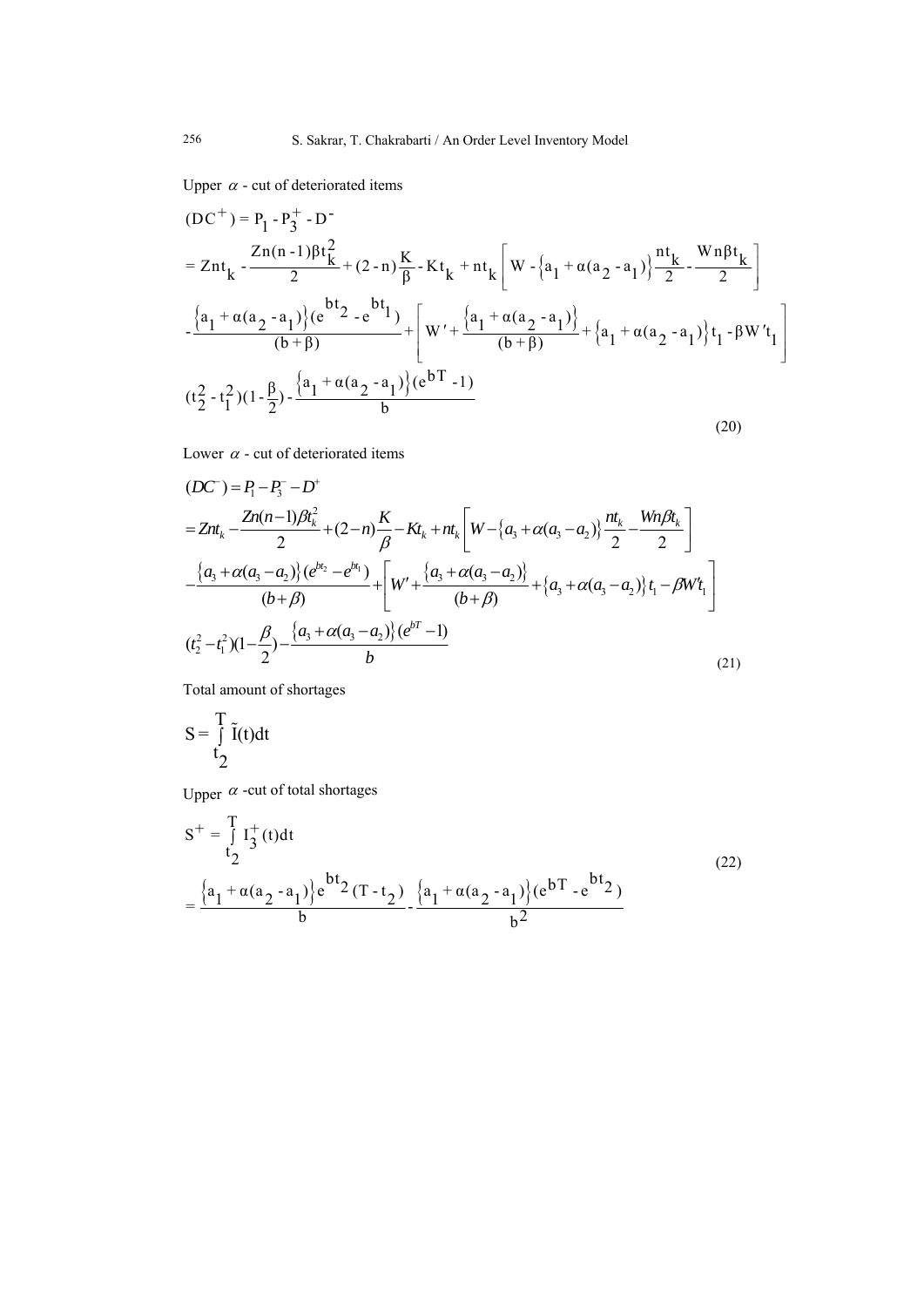Lower  $\alpha$  -cut of total shortages

$$
S^{-} = \int_{t_2}^{T} I_3^-(t) dt
$$
  
= 
$$
\frac{\{a_3 + \alpha(a_3 - a_2)\}e^{bt_2}(T - t_2)}{b} - \frac{\{a_3 + \alpha(a_3 - a_2)\} (e^{bT} - e^{bt_2})}{b^2}
$$
 (23)

## **Rented Warehouse**

During the period  $[0, t_1]$  the stock level of *RW* can be described in the following way: At  $t = 0$ , the stock level  $S_0 = Z$  $t = t_k$ , the stock level  $S_1 = Z(1 - \beta t_k) - K$  $t = 2t_k$ , the stock level  $S_2 = Z(1 - \beta t_k)^2 - K(1 - \beta t_k) - K$  $t = (n-1)t_k$ , the stock level  $S_{n-1} = Z(1 - \beta t_k)^{n-1} - K(1 - \beta t_k)^{n-2} - \dots - K(1 - \beta t_k) - K$ and  $S_n = Z - (n-1)K - Zn\beta t_k$ Total inventory in  $RW, P_1 = P_2 \times t_k$ Where  $P_2 = [S_0 + S_1 + S_2 + \dots + S_{n-1}]$  $=\left\{Z+Z(1-\beta_{k})+\dots+Z(1-\beta_{k})^{n-1}\right\}-(n-1)K-(n-2)K(1-\beta_{k})-(n-3)K(1-\beta_{k})^{2}$  $=Z_{1}^{1}1+(1-\beta_{k})+\cdots+(1-\beta_{k})^{n-1}\big\}-(n-1)K-(n-1-1)K(1-\beta_{k})-K(n-1-2)(1-\beta_{k})^{2}$ ----{(n-1)-(n-3)} K(1- $\beta_k$ )<sup>n-3</sup> -K{(n-1)-(n-2)} (1- $\beta_k$ )<sup>n-2</sup>  $-\cdots-2K(1-\beta_{k})^{n-3}-K(1-\beta_{k})^{n-2}$  ${=(Z/\beta_k)}\left\{1{-}(1{-}\beta_k)^n\right\} {-}(n{-}1)K{-}(n{-}1)\left\{(1{-}\beta_k)^2+(1{-}\beta_k)^2+ (1{-}\beta_k)^3+ \cdots+(1{-}\beta_k)^{n-3}+(1{-}\beta_k)^{n-2}\right\}K$  $=(Z/\beta_k)^{1}[-(1-\beta_k)^n] - (n-1)K-(n-1)K(1-\beta_k)^{1}+ (1-\beta_k)^{1+\cdots}+ (1-\beta_k)^{n-3} + P_n$  $+(1-\beta_k)K+2K(1-\beta_k)^2+\cdots(n-2)(1-\beta_k)^{n-2}K$ (24) Where  $P_n = K \left\{ (1 - \beta t_k) + 2(1 - \beta t_k)^2 + \cdots + (n - 2)(1 - \beta t_k)^{n-2} \right\}$ 

$$
P_n = K\left\{x + 2x^2 + 3x^3 + \dots + (n-2)x^{n-2}\right\}, \quad \text{where } x = (1 - \alpha t_k)
$$
\n
$$
xP_n = K\left\{x^2 + 2x^3 + 3x^4 + \dots + (n-3)x^{n-2} + (n-2)x^{n-1}\right\},
$$
\n
$$
P_n(1-x) = K(x + x^2 + x^3 + \dots + x^{n-2} - (n-2)x^{n-1})
$$
\n
$$
P_n = xK(1 + x + x^2 + \dots + x^{n-3})/(1-x) - (n-2)Kx^{n-1}/(1-x)
$$
\n
$$
= Kx(1 - x^{n-2})/(1-x) - K(n-2)x^{n-1}/(1-x)
$$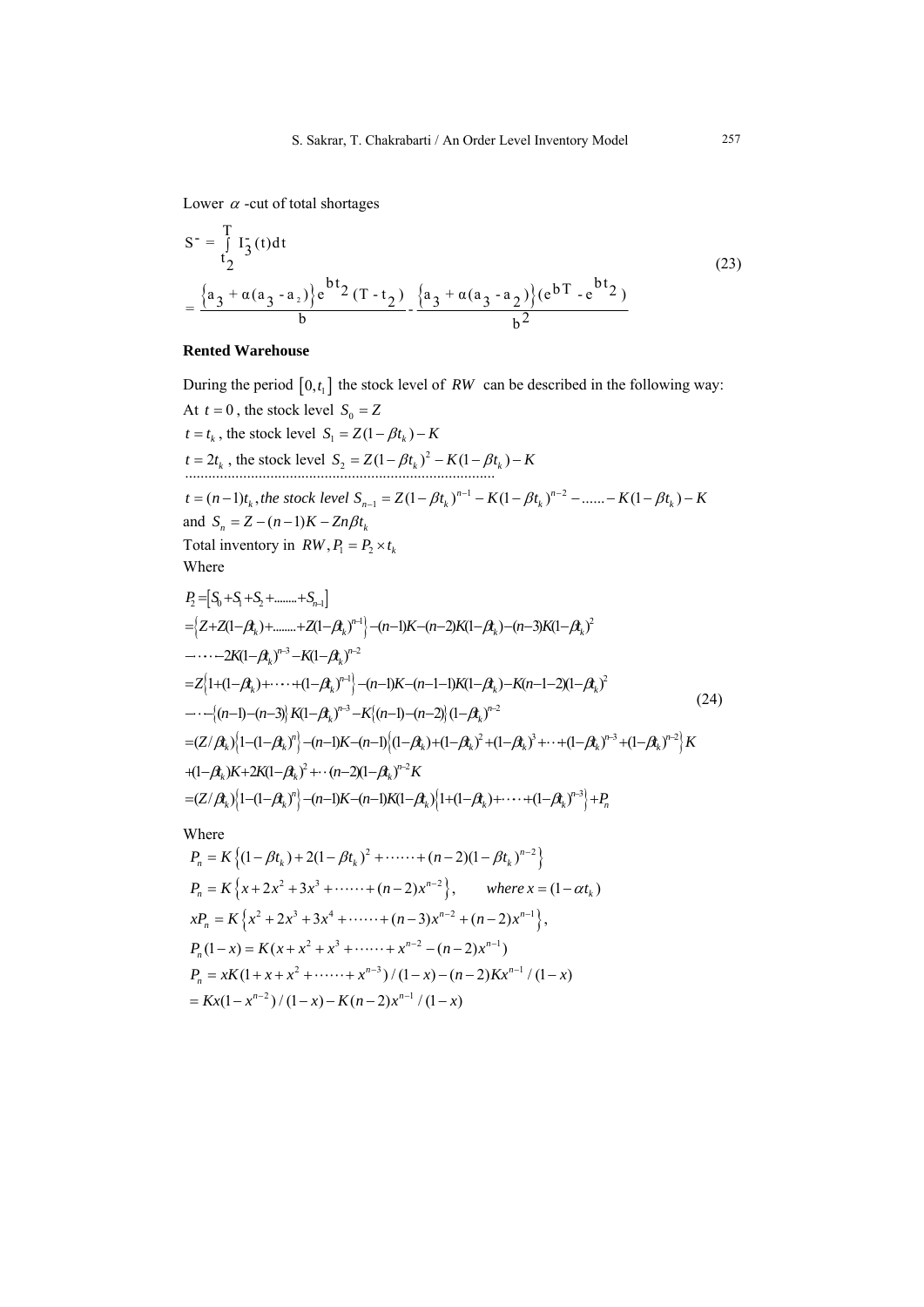Therefore putting the value of  $P_n$  in equation (24)

$$
P_{2} = \frac{Z\left\{1-(1-\beta t_{k})^{n}\right\}}{\beta t_{k}} - (n-1)K - \frac{(n-1)(1-\beta t_{k})\left\{1-(1-\beta t_{k})^{n-2}\right\}K}{\beta t_{k}}
$$
  
+ 
$$
\frac{(1-\beta t_{k})\left\{1-(1-\beta t_{k})^{n-2}\right\}K}{\beta t_{k}} - \frac{(n-2)(1-\beta t_{k})^{n-1}K}{\beta t_{k}}
$$
  

$$
P_{1} = P_{2} \times t_{k} = \frac{Z\left\{1-(1-\beta t_{k})^{n}\right\}}{\beta} - (n-1)Kt_{k} - (n-1)(1-\beta t_{k})\frac{K}{\beta}
$$
  
+
$$
(n-1)(1-\beta t_{k})^{n-1}\frac{K}{\beta} + \frac{(1-\beta t_{k})K}{\beta}
$$
  

$$
-(1-\beta t_{k})^{n-1}\frac{K}{\beta} - (n-2)(1-\beta t_{k})^{n-1}\frac{K}{\beta}
$$
  

$$
= \frac{Z\left\{1-(1-\beta t_{k})^{n}\right\}}{\beta} + \frac{(n-1)\{-\beta K t_{k} - K + \beta K t_{k}\}}{\beta} + \frac{(1-\beta t_{k})K}{\beta}
$$
  
= 
$$
Znt_{k} - \frac{Zn(n-1)\beta t_{k}^{2}}{2} + (2-n)\frac{K}{\beta} - Kt_{k}
$$
 (1

Holding Cost in  $RW = F^* P_1$  (26)

Upper  $\alpha$  - cut of total average cost

$$
(TVC^+) = \left[C_4 + FP_1 + C_1P_3^+ + C_3(DC)^+ + C_2S^+ + (n-1)C_t + S_nC_t'\right]\left(\frac{1}{T}\right) \tag{27}
$$

Lower  $\alpha$  - cut of total average cost

$$
(TVC^{-}) = \left[C_4 + FP_1 + C_1P_3^{-} + C_3(DC)^{-} + C_2S^{-} + (n-1)C_t + S_nC_t'\right]\left(\frac{1}{T}\right)
$$
\n(28)

The objective in this paper is to find an optimal cycle time to minimize the total variable cost per unit time. Therefore this model mathematically can be written as

$$
Minimize \{TVC^+, TVC^-\} \tag{29}
$$

Subject to  $0 \le \alpha \le 1$ 

Therefore, the problem is a multiobjective optimization problem. To convert it to a single objective optimization problem, we use global criteria (GC) method. Then, the above problem is reduced to

*Minimize GC* (30)

Subject to  $0 \le \alpha \le 1$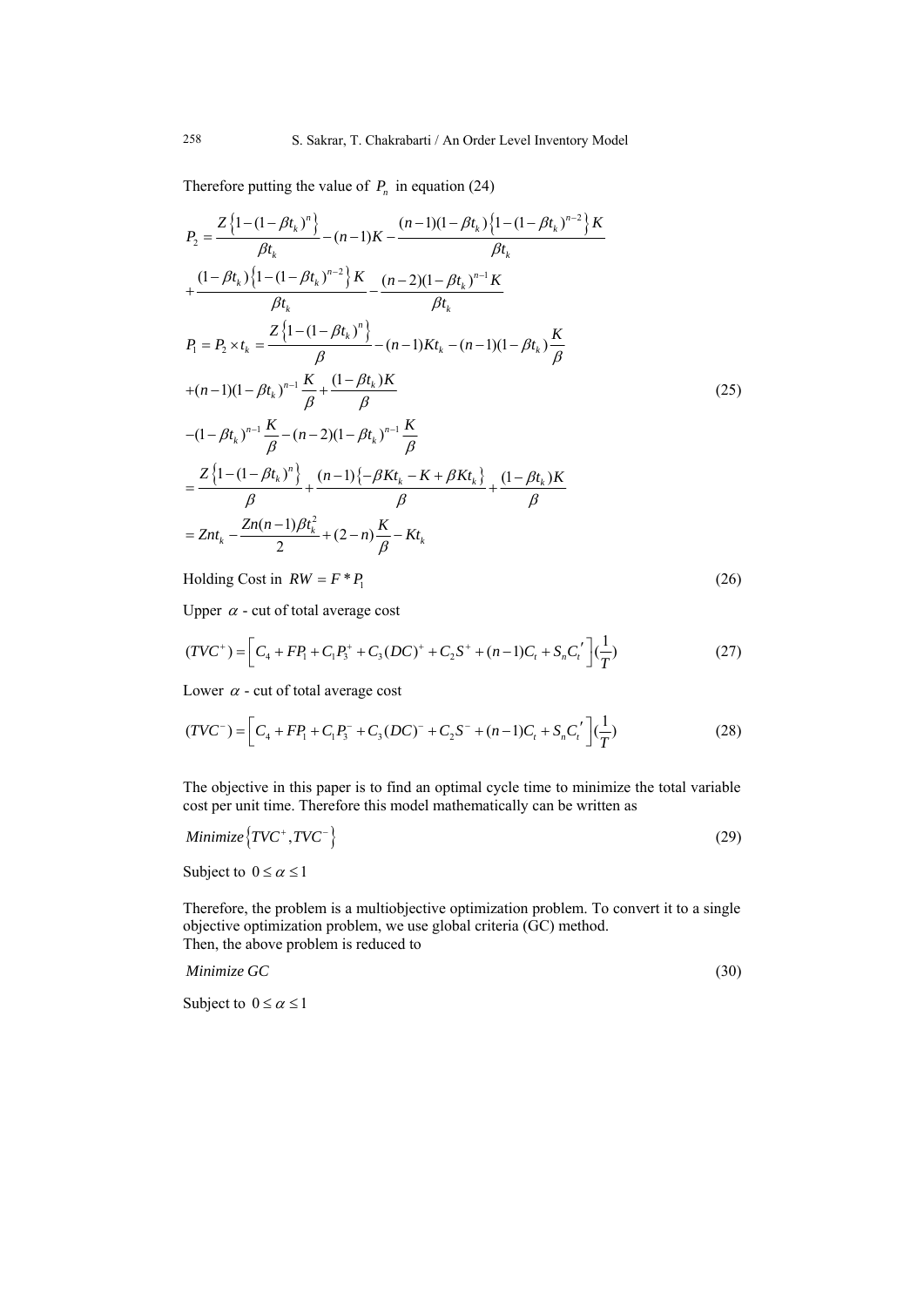## **4. GLOBAL CRITERIA METHOD**

The model presented by (29) is a multi-objective model which is solved by Global Criteria (GC) Method helped by Generalized Reduced Gradient Technique.

The Multi-Objective Non –linear Integer Programming(MONLIP) problems are solved by Global Criteria Method converting it to a single objective optimization problem .The solution procedure is as follows:

**Step-1:** Solve the multi-objective programming problem (29) as a single objective problem using only one objective at a time ignoring other.

**Step-2:** From the results of Step-1, determine the ideal objective vector, say  $(TVC^{+min}, TVC^{-min})$  and the corresponding values of  $(TVC^{+max}, TVC^{-max})$ . Here, the ideal objective vector is used as a reference point. The problem is then to solve the following auxiliary problem:

$$
Min(GC) = Minimize \left\{ \left( \frac{TVC^+ - TVC^{+min}}{TVC^{+max} - TVC^{+min}} \right)^r + \left( \frac{TVC^- - TVC^{-min}}{TVC^{-max} - TVC^{-min}} \right)^r \right\}^{L}
$$

Where  $1 \le r < \infty$ . This method is also sometimes called Compromise Programming.

## **5. NUMERICAL EXAMPLE**

We now consider a numerical example showing the utility of the model from the practical point of view. According to the developed solution procedure of the proposed inventory system, the optimal solution has been obtained with the help of well known generalized reduced gradient method(GRG).To illustrate the developed model, an example with the following data has been considered:

Let  $a_1 = 3$  units/month,  $a_2 = 5$  units/month,  $a_3 = 2$  units/month,  $C_1 = $.1$  per unit,  $F = $.4$  per unit,  $C_2 = $.6$  per unit,  $C_3 = $.4$  per unit,  $C_4 = $3000$  per order,  $C'_i = 7, C_i = 50, w = 20, \alpha = 25, \beta = 1.9, t_2 = 6, T = 8 hrs.$ 

Substituting above parameters, the compromise solutions are  $TVC^+ = $428.92$ ,  $TVC^- = $427.45$ 

#### **6. CONCLUSION**

In this paper, an attempt is made to incorporate the different preservation facilities into an own and a rented warehouse for deteriorating items with fuzzy demand. This type of demand is applicable to a newly launched product in the market. The demand of a new product is always fuzzy in its nature .

The reasons for the adaptation of this model are as follows:

*r*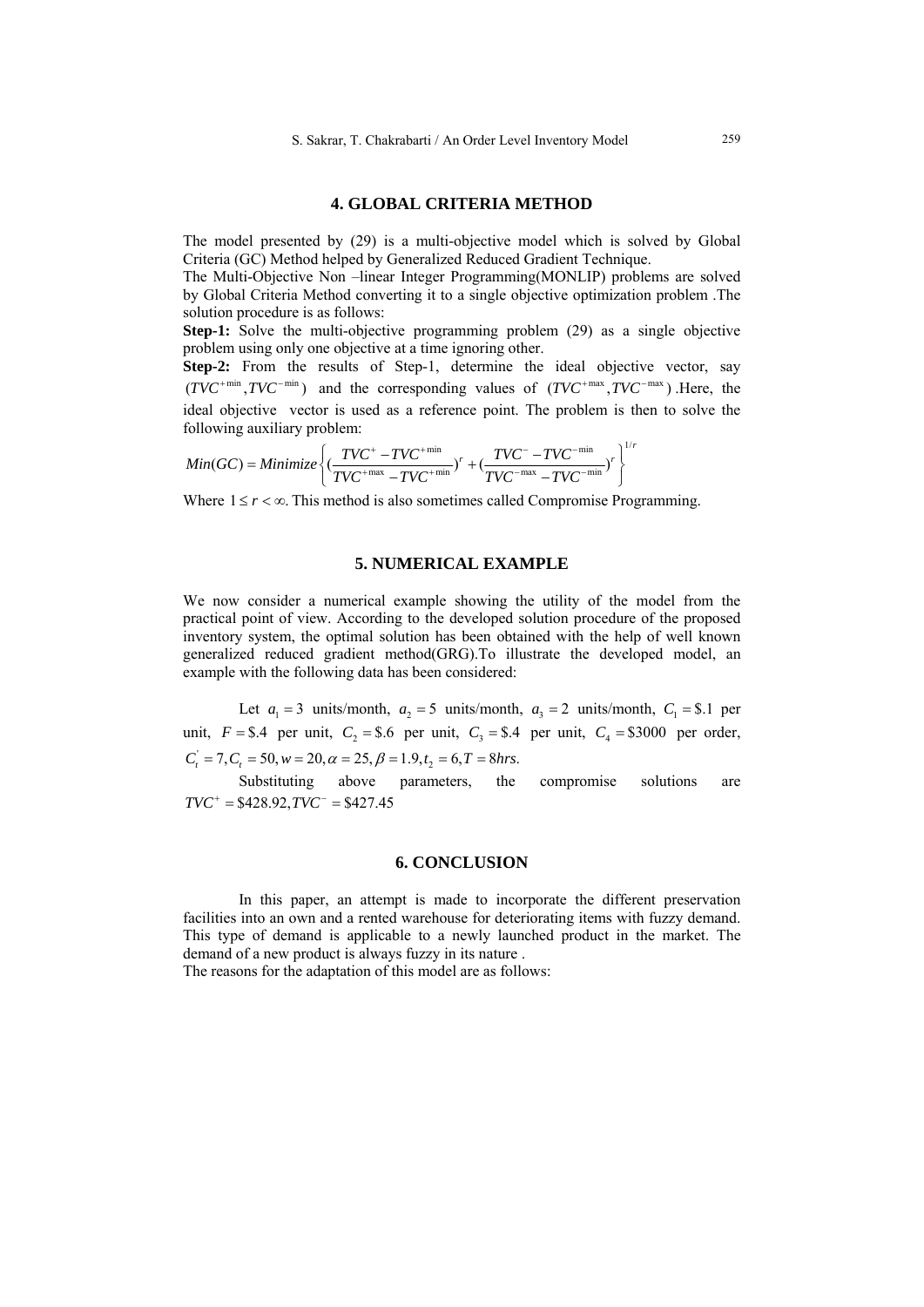- 1. It is very difficult to define different parameters of an inventory problem precisely- especially the demand which is normally fuzzy in nature .This phenomenon is incorporated in the model.
- 2. At present, there is a crisis of having larger space in the market places. In most of the literature, two-warehouse models with one own warehouse (OW) at the market place and another rented warehouse (RW) situated little farther from the centre of the city are dealt with. The holding cost at OW is assumed to be less than the one at RW. Such a realistic situation has been considered in this model.
- 3. Due to the preserving condition of warehouses, items gradually lose their utility, i.e., deterioration takes place. This realistic phenomenon is incorporated in this model.
- 4. The bulk-release rule which is advantageous as the holding cost of RW is higher and the transportation cost per unit becomes higher than the cost of transporting per unit in case of bulk-release.

## **7.REFERENCES**

- [1] Berkherouf, L., "A deterministic order level inventory model for deteriorating items with two storage facilities", *International Journal of Production Economics* , 48 (2) (1991) 658-662.
- [2] Bhunia,A.K., and Maiti, M., "A two- warehouse inventory model for deteriorating items with a linear trend in demand and shortages", *Journal of the Operational Research Society*, 49 (1998) 287-292.
- [3] Banerjee, S. and Agrawal, S. A., "Two-warehouse inventory model for items with three parameter Weibull distribution deterioration, shortages and linear trend in demand", *International Transactions in Operational Research*, 15 (6) (2008) 755- 775.
- [4] Chung, K.J., Her, C.C, and Lin, S.D., "A two-warehouse inventory model with imperfect quality production processes", *Computers and Industrial Engineering*, 56 (1) (2009) 193-197.
- [5] Dave,U., "On the EOQ models with two levels of storage", *Opsearch* 25 (1988) 190-196.
- [6] Goswami, A., and Chaudhuri, K.S., "An Economic order quantity model for items with twolevels of storage for a linear trend in demand", *Journal of operational Research Society*, 43 (1992) 157-167.
- [7] Goswami, A. and Chaudhuri,K.S., "An economic order quantity model for items with two levels of storage for a linear trend in demand", *Journal of Operational Research Society* 43 (1997) 157-167.
- [8] Gayen, M., and Pal, A. K., "A two ware house inventory model for deteriorating items with stock dependent demand rate and holding cost", *Operational Research*, 9 (2) (2009) 153-165.
- [9] H.L.,Yang., "Two-warehouse inventory models for deteriorating items with shortages under inflation", *European Journal Of Operational Research*, 157 (2004) 344-356.
- [10] Hartley, V.R., "Operations Research-a managerial emphasis", California: Good Year Publishing Company, (1976) 315-317.
- [11] Kofjac, D., Kljajic M. and Rejec, V., "The anticipative concept in warehouse optimization using simulation in an uncertain environment", *European Journal of Operational Research*, 193 (63) (2009) 660-669.
- [12] Lee, C.C., and Hsu, S.L., "A two-warehouse production model for deteriorating inventory items with time-dependent demands", *European Journal of Operational Research*, 194 (63) (2009) 700-710.
- [13] Niu, B., and Xie, J., "A note on "Two-warehouse inventory model with deterioration under FIFO dispatch policy", *European Journal of Operational Research*, 190 (2) (2008) 571-577.